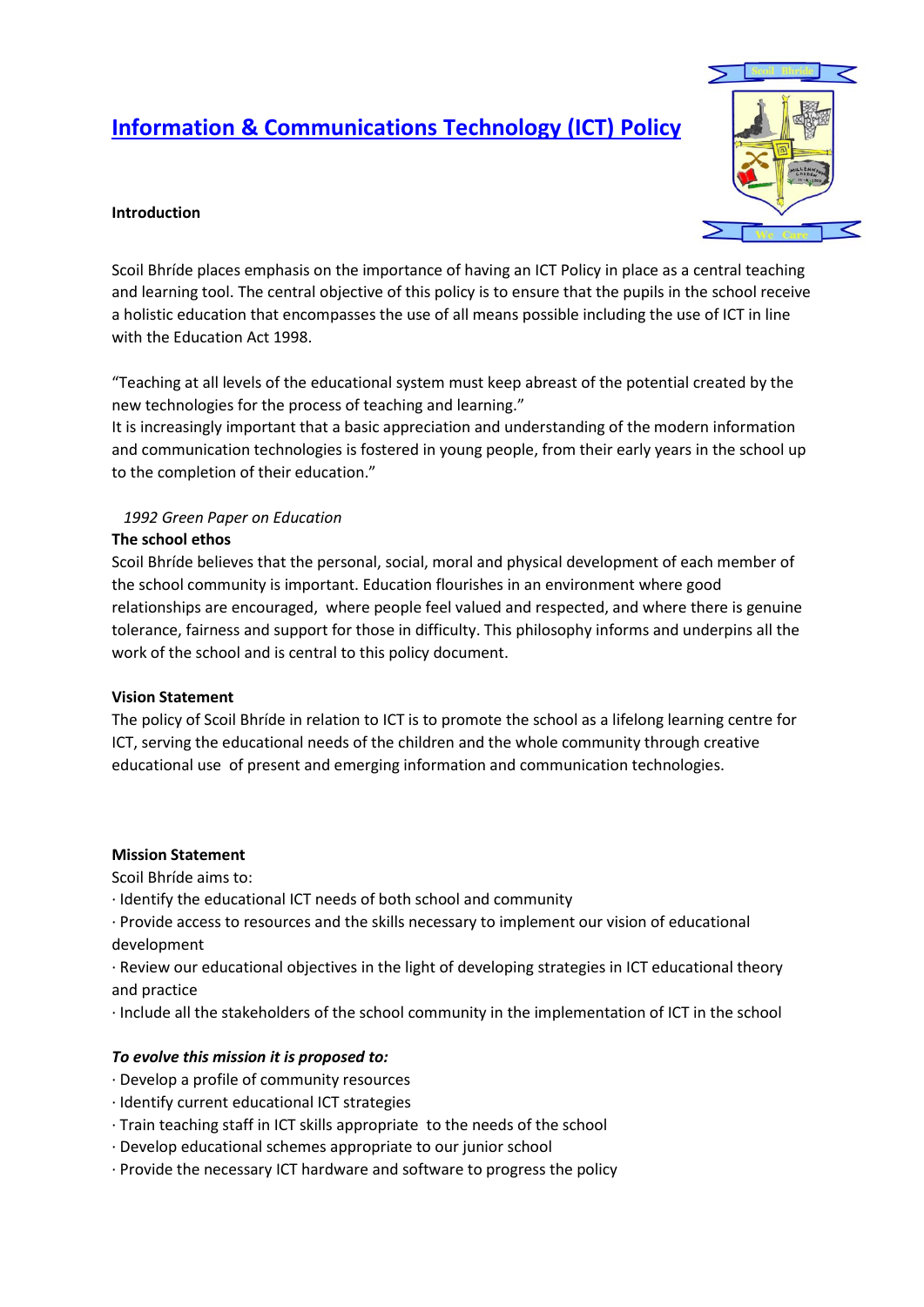· Encourage the community to become an e-learning society engaged in lifelong learning

#### **Rationale**

Scoil Bhríde is committed to addressing the needs of the school in relation to the provision of education for all children in the school. The school believes that teachers, parents, ancillary staff and the Board of Management need to work together to implement this policy. It is recognised that the provision of ICT requires certain measures to be put in place:

· The necessary infrastructure to be installed in the classrooms, resource areas and general amenity areas

· Suitable ICT's for all members of the school community in Scoil Bhríde are paramount and every effort must be made to ensure this. To further this aim, every effort will be made to provide access to ICT's to all members of our school community as outlined in the procedures of this policy

· Constant monitoring and updating of equipment led by Special Duties Teacher for ICT

· Suitable and age appropriate software will be provided for all class levels across all areas of the curriculum

· Every effort will be made and supported to provide the necessary training on a needs analysis basis. Staff members will be encouraged and enabled in so far as is possible, to participate in Continuous Professional Development

· Scoil Bhríde will endeavour to work with the school community in the provision of access to training in the use of ICT

#### **General Rationale for the use of ICT as an educational tool**

· To promote a positive attitude to Information and Communication Technologies

- · To use ICT to enhance further learning
- · To facilitate the teaching and integration of the curriculum
- · To develop basic computer skills to help prepare the children to take their place in an e -friendly world
- · To promote imagination and creativity
- · To help develop problem-solving skills
- · To motivate children to communicate and access information electronically
- · To develop word processing and presentation skills appropriate to Junior School pupils
- · To develop co-operative skills through group project work

#### **School Organisation**

Scoil Bhríde is designated disadvantaged and is classified as DEIS Band 1. In keeping with the ethos of the school, ICT is central to the delivery of a holistic education

to all pupils, delivered by professionals making maximum use of the most effective methodologies and educational aids.

The task of deliverking ICT in the school is collaborative and is headed up by a Special Duties Teacher. The wider school community of parents/guardians, Board of Management, teachers, ancillary staff and pupils support the school's ICT policy. Parents/guardians are proactive in the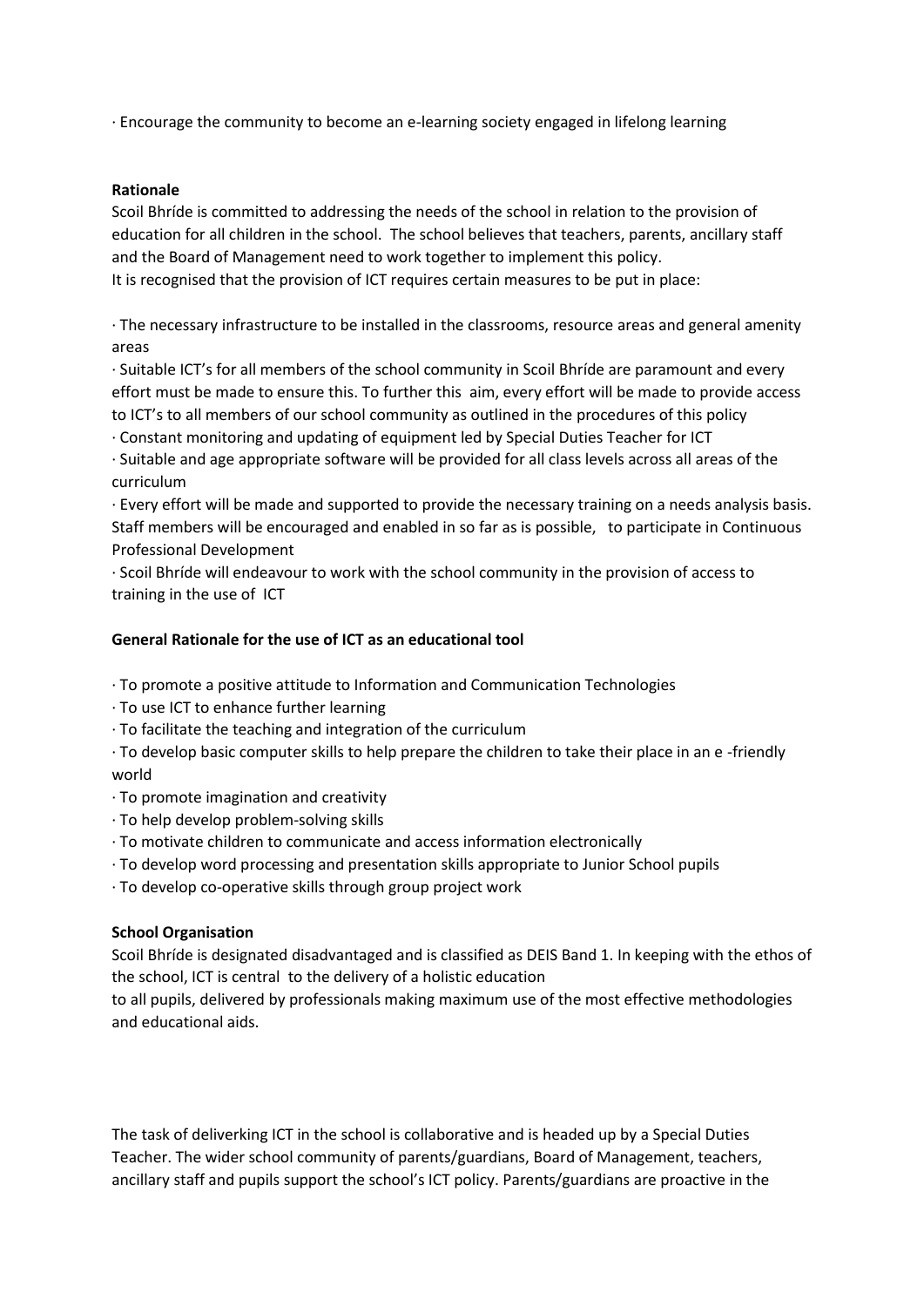acquisition of ICT equipment i.e. collection and counting of Tesco tokens in cooperation with the Special Duties Teacher. Parents with ICT skills and links to local ICT industry, are supportive of the school e.g. library data-base

A recent development is the formation of an ICT Committee. This Committee is composed of the Special Duties Teacher (ICT), parent representatives, a classroom teacher, a computer technician and the Principal Teacher. This group consults on a regular basis. The Principal Teacher keeps the Board of Management informed of on-going ICT developments in her report at the meetings. Time is allocated for discussion of ICT at every staff meeting to include sharing of ideas and resources and useful websites and planning for future needs.

Since funding was received in 2004 from the DES, the school has been networked – all classrooms, SET rooms, staff room, general amenity areas, the Library and offices (Secretary and Principal Teacher). Each classroom is equipped with a PC and printer – some of which require updating. There are three digital cameras in use in the school at present. Since 2007, with the receipt of a grant from the Dormant Accounts, eight laptops were purchased for the school.

# **ICT Plan**

v A laptop for every learning zone in the school including meeting room for parents/guardians.

- v The installation of a projector in each learning zone including SET rooms, the Library and the Hall v The necessary whiteboards for data projection
- v Wireless keyboards for each classroom including SET rooms
- v Intra networking of all computers

v A school website

v The provision of compatible hardware to maximise efficient use of ICT across the curriculum

e.g. integrated sound system for concerts/choirs.

v Group e-mail to communicate with parents and guardians having firstly made the provision for courses in the use of such technology for the wider school community through the H/S/C/L scheme in collaboration with statutory and non-statutory agencies

v Supporting staff in CPD in as far as is possible

v Ensuring that computer maintenance is carried out on a regular basis.

# **GOALS**

# *Long-term goals:*

1. Scoil Bhríde will provide the basis for its pupils to become adept at computer use to enable them to be proficient as e learners throughout their school life in primary, secondary and third level education. Collaborative ICT schemes of work in Scoil Bhríde and Scoil Cholmcille Senior will foster a seamless transition for pupils' progression in ICT.

2. The ICT Committee and staff will monitor and assess the school's ICT needs on a regular basis –

· Weekly Needs Assessment Sheet distributed by the Special Duties Teacher

· regular discussion of the progression of ICT at every Staff Meeting

· ensuring the commitment of the Board of Management to the development of

ICT in Scoil Bhríde following the yearly review of school's needs

regarding hardware, software, technical contract and CPD

3. Scoil Bhríde will provide for the development of a knowledge base for the local

community through the provision of ICT courses in the school in collaboration with statutory and non-statutory agencies i.e. H/S/C/L, VEC, local groups.

4. The pupils in Scoil Bhríde will be supported by a community that is proficient

in the use of ICT technology as a means of communication and learning.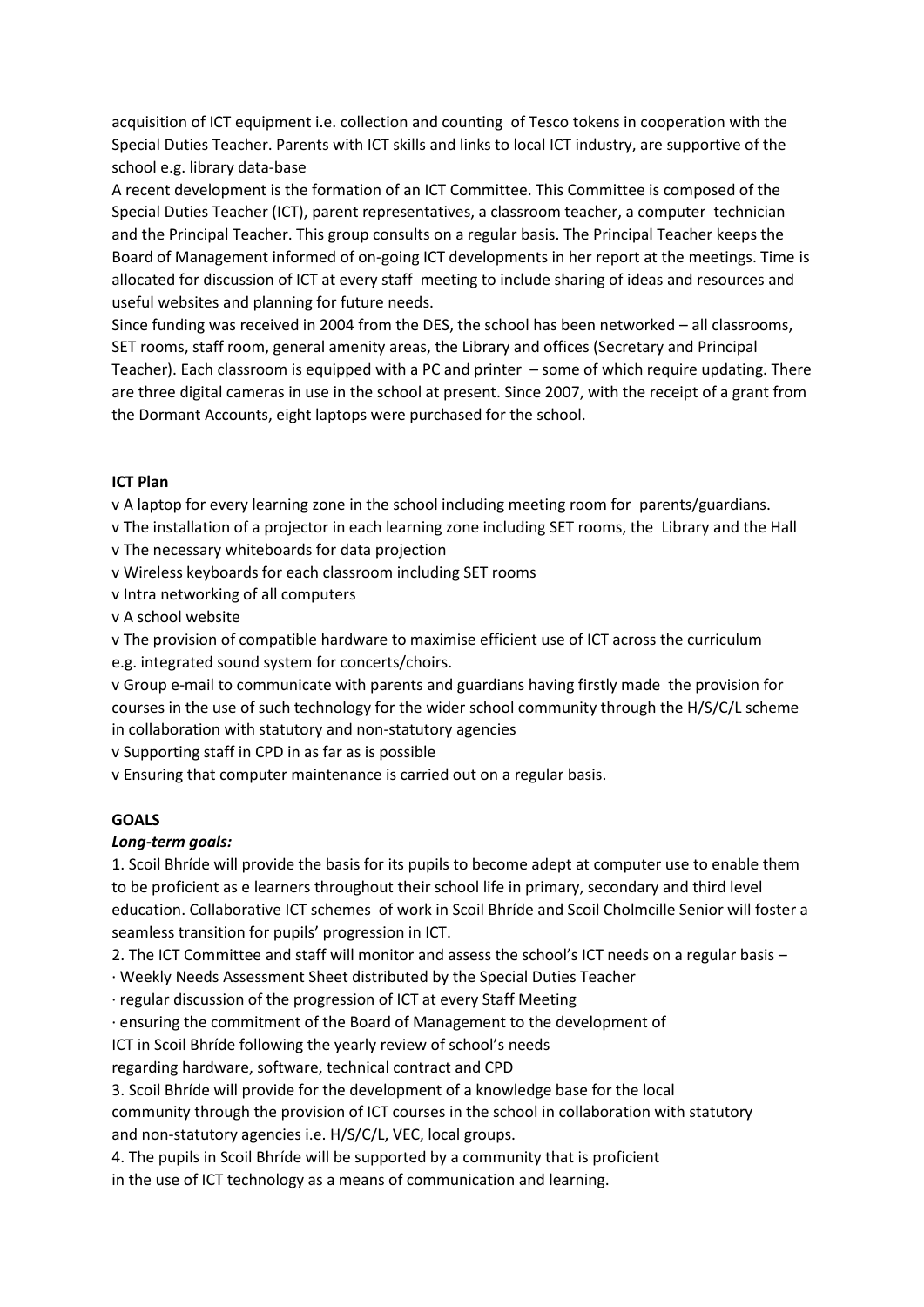5. The potential of each pupil will be achieved through the provision of up to date hardware and appropriate schemes of work.

6. The community will become an e-learning society.

# *Short-term goals:*

· That each class room has the necessary equipment to become an e-learning place i.e. data projector, whiteboard, PC/laptop, appropriate software

· That each teacher has the necessary skills in the use of ICT as a learning and teaching tool and will be supported to participate in ICT courses and support cluster groups which promote good practice – awareness of courses re. ICT, sharing of good practice evidenced in other schools.

· That computer, printers, laptops, cameras, projectors, etc. are maintained on a regular basis.

· That the pupils in Scoil Bhríde will gain familiarity with ICT through regular use in the classroom across as many curricular areas as possible

· That inclusion of pupils with special needs is supported by relevant training in ICT software and assistive technologies

· That ICT is used as an effective tool in lesson design and development through the use of the Internet, data projectors and Interactive whiteboards

· That reduction in the use of paper to be achieved through use of intranet communication in the school

· That all staff and visitors to the school are aware of Authorised User Policy and abide by it to ensure safety in Internet usage.

· That a school web site be set up and frequently updated – this task to be led by the Special Duties teacher (ICT) and members of the ICT Committee

· A scheme of work in computer education is in place for all classes and suitable software will be available to support progress in this area

#### **The Policy in practice**

The ICT policy is a component of the Plean Scoile of Scoil Bhríde. Certain aspects of the ICT policy are organisational while other aspects are curricular. Each staff and Board of Management member has a copy of the ICT policy and parents/guardians may access it by email or hard copy from the Principal Teacher – this is in line with the school's approach to paper conservation.

The ICT Policy is in line with the Health and Safety Policy of Scoil Bhríde. Monthly checks are carried out and documented by the Special Duties Teacher (Health and Safety) and a report given to the Principal Teacher. The Principal Teacher supervises or arranges for any repair work that is subsequently required following the monthly check.

The Authorised User Policy guides the use of ICT in the school. However, due to the limited age profile of the pupils in Scoil Bhríde, Internet access is permitted only under the supervision of an authorised adult.

#### **Review and Evaluation**

The ICT policy is reviewed annually. However, it is monitored on a constant basis because of development of new technologies and software. Current updates are presented at each staff meeting of face-to-face and on-line courses, new resources for literacy and numeracy and sharing of new and useful websites.